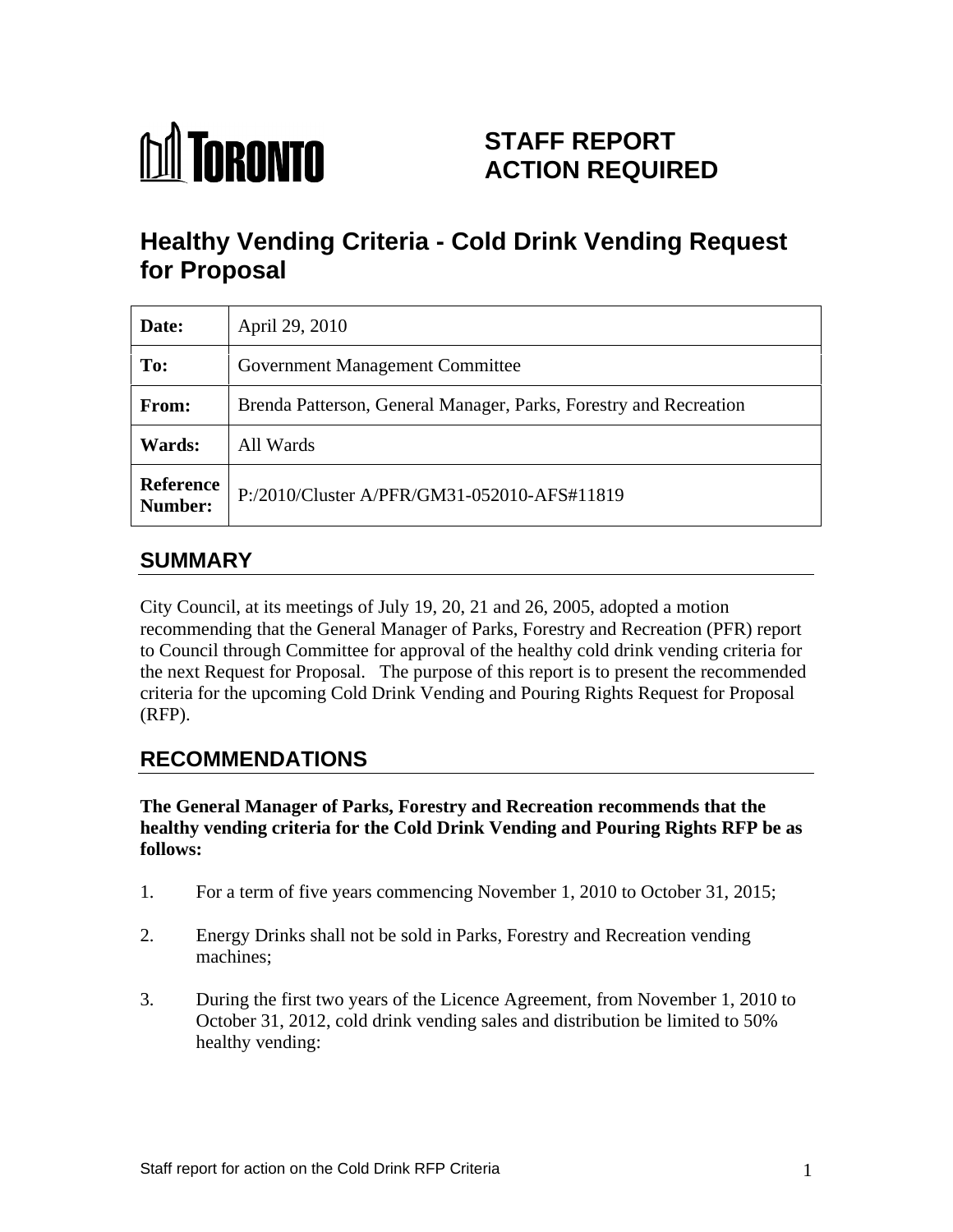- a. unflavoured water where permissible until December 31, 2011, 2% flavoured and unflavoured milk or fortified soy beverages, and 100% juice or vegetable beverages will be considered as healthy products; and
- b. with the exception of unflavoured water where permissible, cold drink products must be delivered in a serving size no greater than 355ml;
- 4. Commencing in the third year of the Licence Agreement, cold drink vending sales and distribution be increased to 75% healthy vending from November 1, 2012 to October 31, 2014:
	- a. 2% flavoured and unflavoured milk or fortified soy beverages and 100 % juice or vegetable beverages will be considered as healthy products; and
	- b. cold drink products must be delivered in a serving size no greater than  $355ml;$
- 5. Commencing in the fifth year of the Licence Agreement, cold drink vending sales and distribution be increased to 100% healthy cold drink vending from November 1, 2014 to October 31, 2015:
	- a. 2% flavoured and unflavoured milk or fortified soy beverages and 100% juice or vegetable beverages will be considered as healthy products; and
	- b. cold drink products must be delivered in a serving size no greater than 355ml; and
- 6. The Medical Officer of Health be authorized to determine whether any new beverage(s) can be considered as healthy.

#### **Financial Impact**

The current cold drink vending Licence Agreement expires after October 31, 2010. The budgeted revenue from the Agreement, for contract year November 1, 2009 to October 31, 2010, is \$330,000 consisting of guaranteed payments of \$260,000 from rights fees plus commissions of approximately \$70,000. The actual revenues are consistent with the budgeted amounts.

#### **Cold Drink Revenue**

Table 1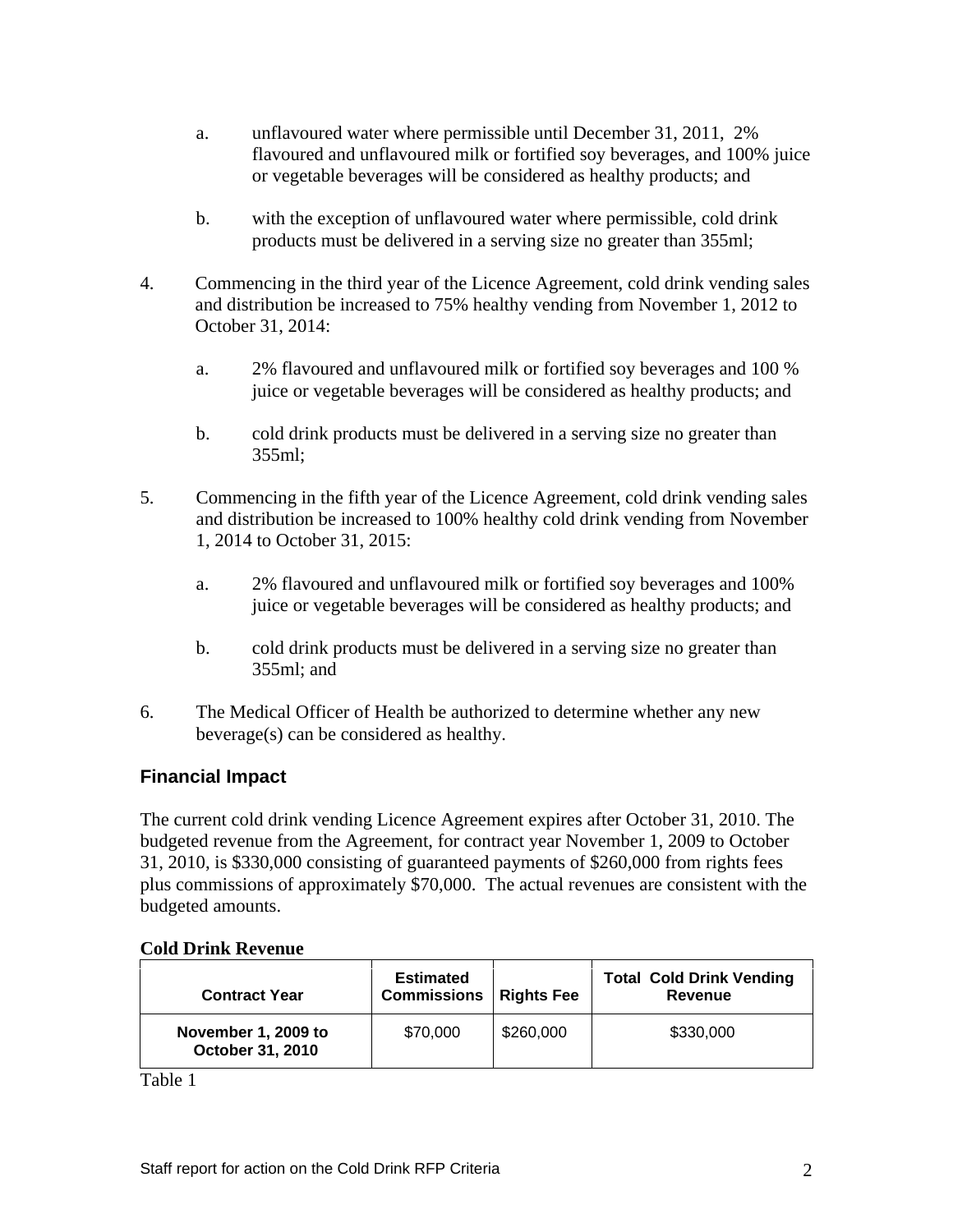The recommended RFP criteria will continue to provide 50% healthy cold drink vending during the first two years of the new Licence Agreement and will increase to 75% healthy vending in years three and four and 100% in the final year.

Due to the reduction in beverage serving sizes and the increased healthy drink vending percentage, Parks, Forestry and Recreation's revenues may be impacted with future Licence Agreements. Revenue changes resulting from a new Licence Agreement will be reflected in Park, Forestry and Recreation's future Operating Budget submissions. The Deputy City Manager and Chief Financial Officer has reviewed this report and

agrees with the financial impact information.

#### **DECISION HISTORY**

City Council at its meetings of July 19, 20, 21 and 26, 2005 adopted a motion recommending that the General Manager of Parks, Forestry and Recreation (PFR) report to Council through Committee for approval of the healthy vending criteria for the next

Request for Proposal (RFP).<br>City Council Decision of July 19, 20, 21 and 26, 2005, item EDPC Report 7, Item 14 [\(http://www.toronto.ca/legdocs/2005/agendas/council/cc050719/cofa.pdf](http://www.toronto.ca/legdocs/2005/agendas/council/cc050719/cofa.pdf) )

#### **Bottled Water Ban**

City Council at its meetings of December 1, 2 and 3, 2008 amended and adopted the recommendations of the report titled "Proposed Measures to Reduce In-Store Packaging, Waste and Litter, Municipal hazardous and Special Waste and Plastic Bottles".

City Council Decision of December 1, 2 and 3, 2008, item PW20.1 (<http://www.toronto.ca/legdocs/mmis/2008/cc/decisions/2008-12-01-cc27-dd.pdf>)

#### **ISSUE BACKGROUND**

In 2005 Parks, Forestry and Recreation issued a Request for Proposal for the Operation of Beverage Services for Cold Drink Vending Machines and Pouring Rights. At the conclusion of the RFP process, Pepsi Bottling Group was awarded the Licence Agreement. Upon adoption of the Pepsi Bottling Group's successful bid, City Council at its meetings of July 19, 20, 21 and 26, 2005 amended the recommendations by including a clause to address healthy vending in the criteria for the next RFP for the Operation of Beverage Services for Cold Drink Vending Machines and Pouring Rights.

Council recommended that the General Manager of Parks, Forestry and Recreation report back to Council through Committee and prior to tender, on the criteria for the RFP to address the option of:

1. Providing 100% juice, water and milk in vending machines; and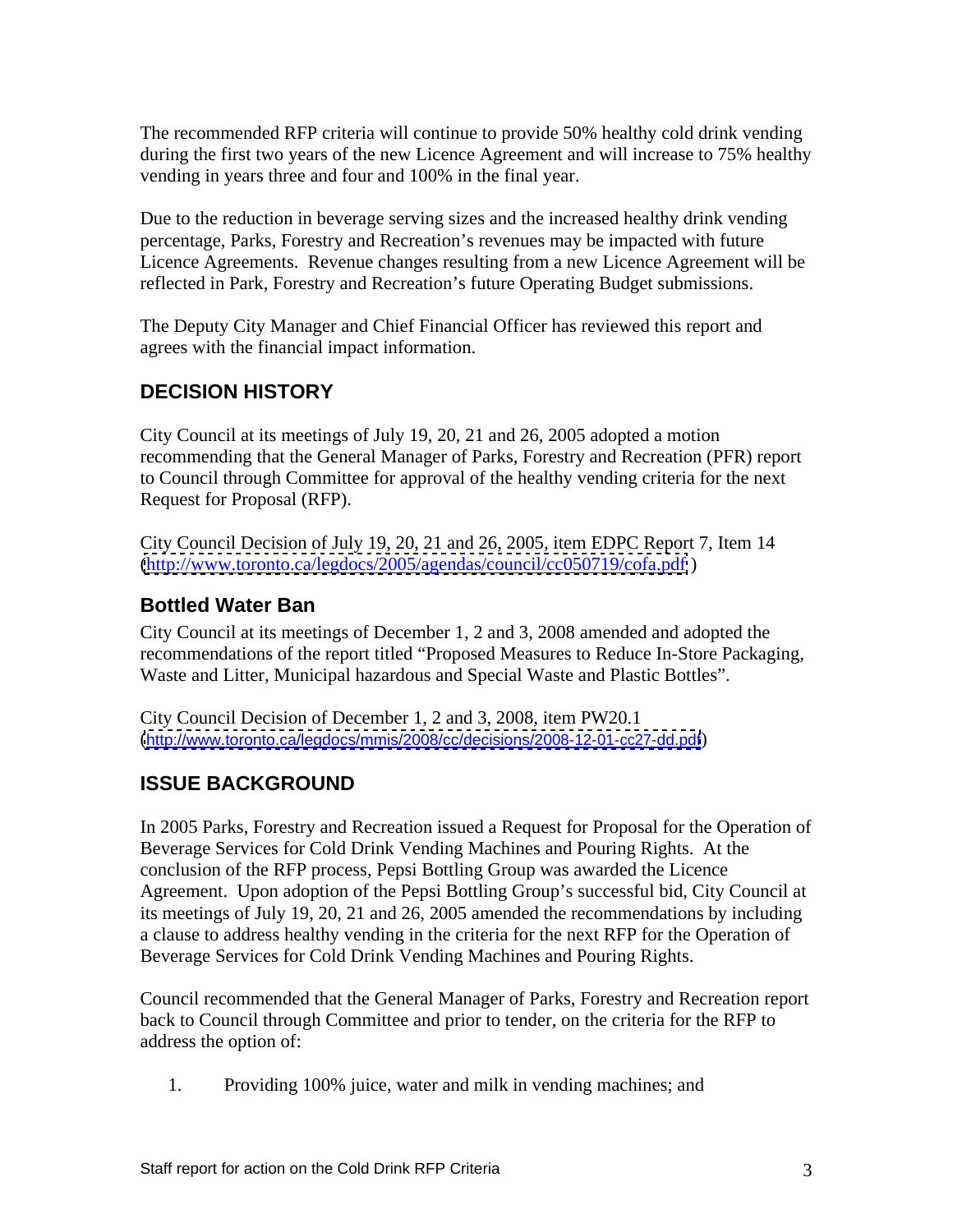2. with the exception of water, providing products that will not be delivered in a serving size greater than 250 ml.<br>The current Licence Agreement will expire after October 31, 2010. The scope of the

upcoming RFP will include provisions for a healthier approach to cold drink vending at Parks, Forestry and Recreation (PFR) facilities.

#### **COMMENTS**

The products classified as healthy beverages are limited to 100% fruit or vegetable juices, low fat and non-fat milk products (2% M.F. or less), fortified soy beverages and unflavoured water where permissible (due to the bottled water ban, water will not be allowed in PFR vending machines after December 31, 2011).

The recommended healthy cold drink vending criteria for the upcoming RFP focuses on the phasing out of all unhealthy beverages after four years. Parks, Forestry and Recreation vending machines will go from the current 50% healthy products to 100% by November 2014. In addition, starting at the commencement of the new Licence Agreement on November 1, 2010, the maximum serving size will decrease from 591 ml to 355 ml. Though Council had recommended a maximum serving size of 250 ml, the minimum size currently available for soft drinks vending is 355 ml. If the industry changes to a smaller serving size for vending machines, PFR will adjust future RFP requirements.<br>The current serving sizes vary and are available at PFR facilities based on the products

indicated in Table 2. There are five different serving sizes, 340 ml, 350 ml, 355 ml, 450 ml, and 591 ml. The majority of PFR vending machines offer beverages of 591 ml in volume.

| Product                                                                    | <b>Serving Size and Container Type</b> |
|----------------------------------------------------------------------------|----------------------------------------|
| 100% Juice and Fruit Drinks                                                | 340 ml - Cans                          |
| Milk                                                                       | 350 ml - Bottle                        |
| Soft Drinks                                                                | 355 ml - Cans                          |
| 100% Juice and Fruit Drinks                                                | 450 ml - Bottles                       |
| Flavoured and Unflavoured Water, Ice Tea, Soft<br>Drinks and Sports Drinks | 591 ml - Bottle                        |

Table 2

## **Bottled Water**

The City's ban on the sale and distribution of bottled water at municipal facilities will impact the upcoming Cold Drink Vending RFP. Vending machines at PFR facilities will not be permitted to be stocked with bottled unflavoured water if drinking water is available. If drinking water is not available at a particular recreation facility, the sale and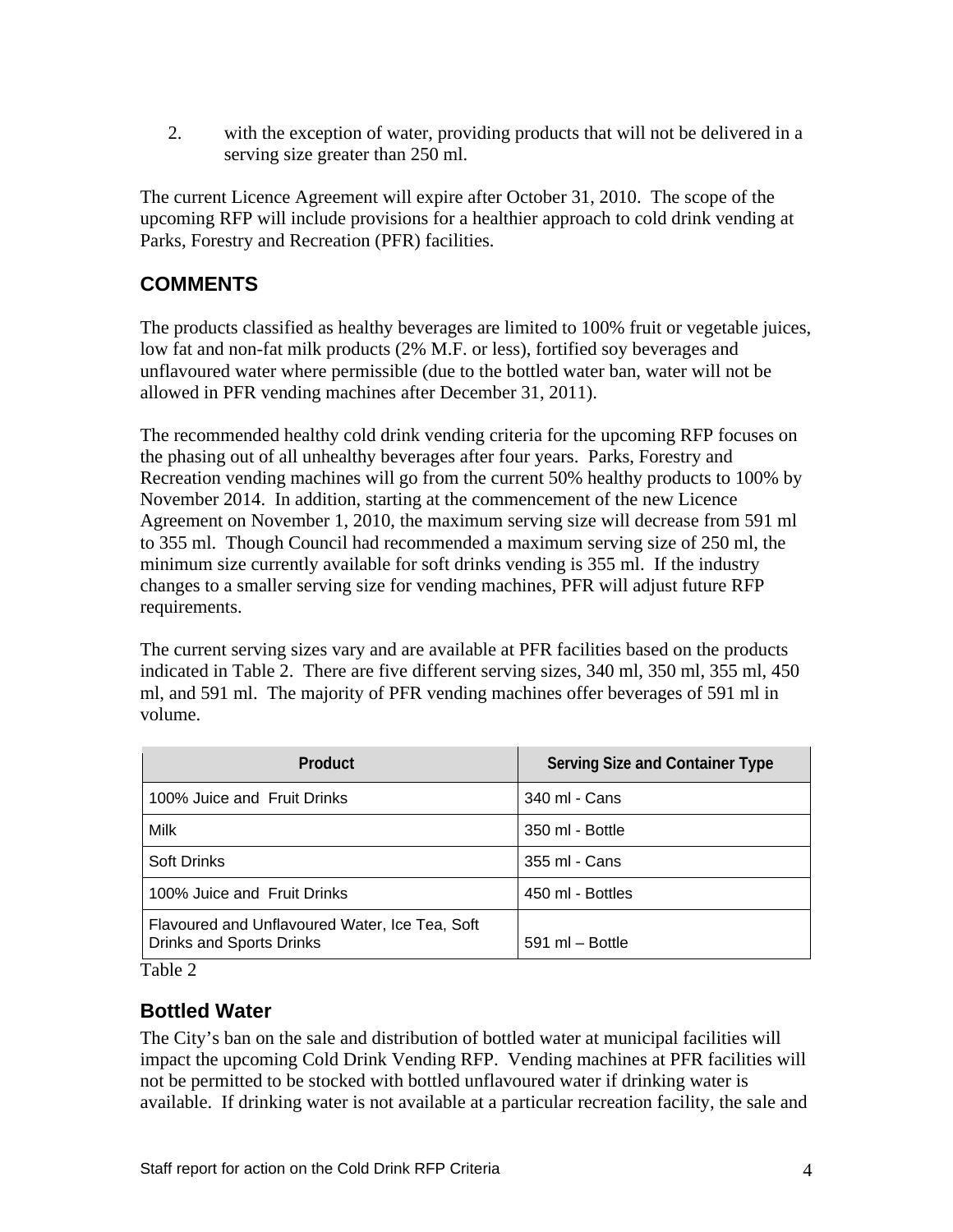distribution of water will be permitted until December 31, 2011. Parks, Forestry and Recreation must also ensure that improved accessibility to tap water is available at all facilities by this date in accordance with the policy.

| Percentage of Sale by Volume<br>at PFR Facilities 2006-2009 |
|-------------------------------------------------------------|
|                                                             |
| 2%                                                          |
| 6%                                                          |
|                                                             |
| 41%                                                         |
| 30%                                                         |
| 12%                                                         |
| − ⊘⁄                                                        |
|                                                             |

Table 3

Given that unflavoured water will not be available as a healthy beverage, the fifth year of the Licence Agreement will be particularly challenging when 100% healthy vending will commence. Milk, fortified soy beverages and 100% juices are the only three types of beverages that will be permitted in PFR vending machines effective November 1, 2014. Milk and 100% juices are currently amongst those beverages with the lowest level of sales at PFR facility locations as seen in Table 3. Fortified soy beverages are currently not sold in PFR vending machines.

## **Healthy Cold Drink Vending in Ontario**

Several Ontario municipalities were surveyed to determine the trend in the level of healthy, cold drink vending available at recreation facilities. Table 4 indicates that Markham and Ottawa were the only municipalities surveyed that currently provide 50% healthy, cold drink vending service. Mississauga offers 25% healthy cold drink vending while Hamilton, Milton, Vaughan and Whitby each required no minimum percentage of healthy beverages in vending machines.

Parks, Forestry and Recreation (PFR) currently classifies healthy beverages similarly to the City of Ottawa. Both Mississauga and Markham classify sports drinks, non carbonated fruit drinks, 100% juices, and milk as healthy beverages. Toronto and the City of Ottawa do not recognize sports drinks and non-carbonated fruit drinks as healthy beverages.

There is no Ontario municipality known to be presently providing 100% healthy, cold drink vending at recreation facilities. Together with the City of Ottawa, Toronto is